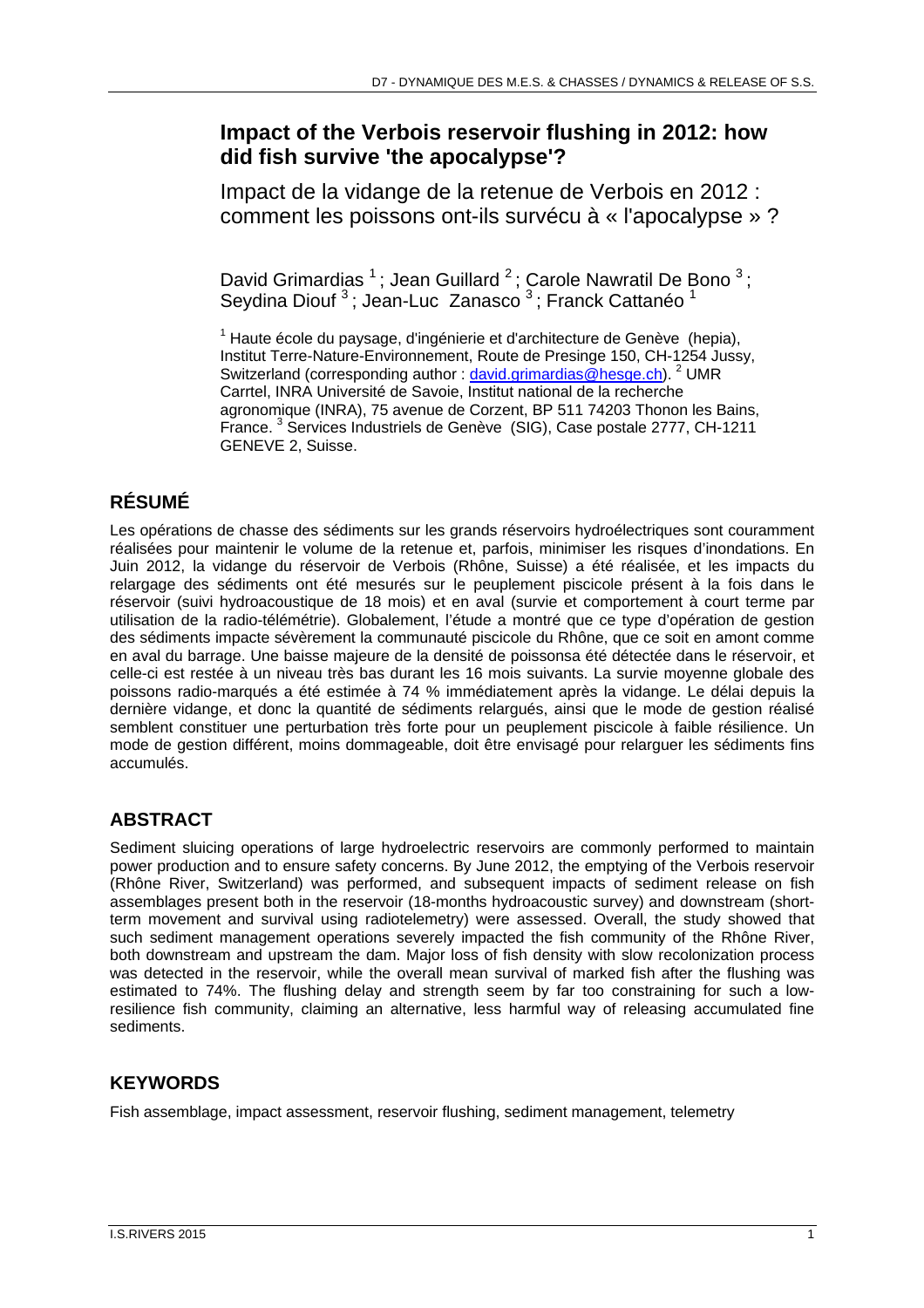### **1 INTRODUCTION**

Hydraulic sediment flushing is a commonly used operation to clean reservoirs with high sedimentation rate (Owens et al. 2005). Nevertheless, despite the worldwide scope of this issue, effects of reservoir sluicing on fish communities have been poorly documented, and even fewer for large dams. Most investigations focused on the physico-chemical impacts of sediment flushing (suspended solid, oxygen or toxic concentrations. These impacts on fish may be direct (e.g. physiological damages, behavioural disorders, mortality) or indirect (e.g. habitat modification), and largely depend on the species and affected life stages. Similar to many large rivers of the world, the Rhône River has been heavily modified with a strong focus on hydroelectricity production. Downstream Lake Geneva, the Verbois Dam and its reservoir (22 m height, 13.106 m<sup>3</sup> storage capacity) constitutes a major sediment trap, and sediment management was based on periodic emptying and hydraulic flushing every three years until 2003. At the onset of the 2012 flushing operations (the first since 2003 event), an estimated volume of 5.6 million m<sup>3</sup> of sediment was trapped (SIG, SFMCP 2012), reducing the water storage capacity and increasing risk of flooding in Geneva city. Finally, 2.69 million  $m^3$  of deposited sediment has been swept away during this sluicing event.

We aimed at analyzing the short- and long-term impacts (up to 16 months) of this major 2012 sluicing operation on the Rhône River fish assemblage, both upstream and downstream the dam, using an original combination of radio-telemetry and hydro-acoustic approaches. We focused our attention on analyzing the temporal changes of fish density in the reservoir to assess the impact of the operation and the recolonization process, as well as on the survival and behavioural responses of target species representative of the Rhône River ichtyofauna.

#### **2 METHODS**

Echosounding was realized on the lentic part of the Verbois reservoir, by performing a zig-zag sampling design from one bank to the other. Eleven night hydroacoustic surveys have been carried out: two were performed before the reservoir emptying (late May 2012), and nine were realized at different time-steps in 2012 and 2013 after the reservoir filling (from five days to sixteen months).

Additionally, 42 fish were sampled and radio-tracked during the sluicing operations and after (to August 29th). The fish were representative of the local Rhône River ichtyofauna: barbel (*Barbus barbus*, Cyprinidae; N = 23), chub (*Squalius cephalus*, Cyprinidae; N = 16), and brown trout (*Salmo trutta*, Salmonidae; N = 10). Fish were tagged with an external mount radio-transmitter (F1970 model, Advanced Telemetry Systems Inc., Isanti, Minnesota, USA), in agreement with the 2 % tag to body weight ratio.

Finally, to compare the effects of the 2012 reservoir sluicing operations with previous events (from 1987 to 2003), the Newcombe and Jensen (1996) 'severity of ill effect' model was estimated, considering the exposure duration (in hours) and the mean concentration of suspended sediments (in mg.L-1). Suspended sediment concentrations were measured at La Plaine station by the Services Industriels de Genève.

### **3 RESULTS AND DISCUSSION**

The sluicing operation severely affected the fish assemblage within the reservoir, with a higher magnitude in the downstream zone near the dam. The acoustic fish density drastically dropped after the sluicing operations, with a decrease of 57.0 % (Figure 1). The decline in fish density differed among the reservoir zones: it dropped by 66.76 % in the downstream zone, while the fish density decreased by 43.34 % in the upstream zone. Afterwards, the acoustic fish density in the reservoir remained low and stable (Figure 1). Results showed that the resilience of the fish assemblage of the reservoir is weak, as no increase in the density was observed 16 months after the sluicing.

By the end on the reservoir sluicing (June 20th), a global survival rate of 74 % was detected downstream to the dam. Per species, survival rates were 77 % for barbel, 80 % for chub, and 40 % for trout. A decrease in the daily survival rate was observed only during the first three days of the sluicing (emptying and flushing operations, respectively  $0.992 \pm 0.039$ ,  $0.923 \pm 0.060$  and  $0.957 \pm 0.043$ ) for chub and barbel. The daily survival rate returned to 1.000 and remained constant thereafter.

A global downstream movement was observed for both Cyprinidae species from the onset of the sluicing operation, with a peak on  $4<sup>th</sup>$  day for barbel and  $5<sup>th</sup>$  day for chub (end of flushing events). Barbel went down on average by 1041 m (mean distance to the dam: 1996  $\pm$  949 m), while chub